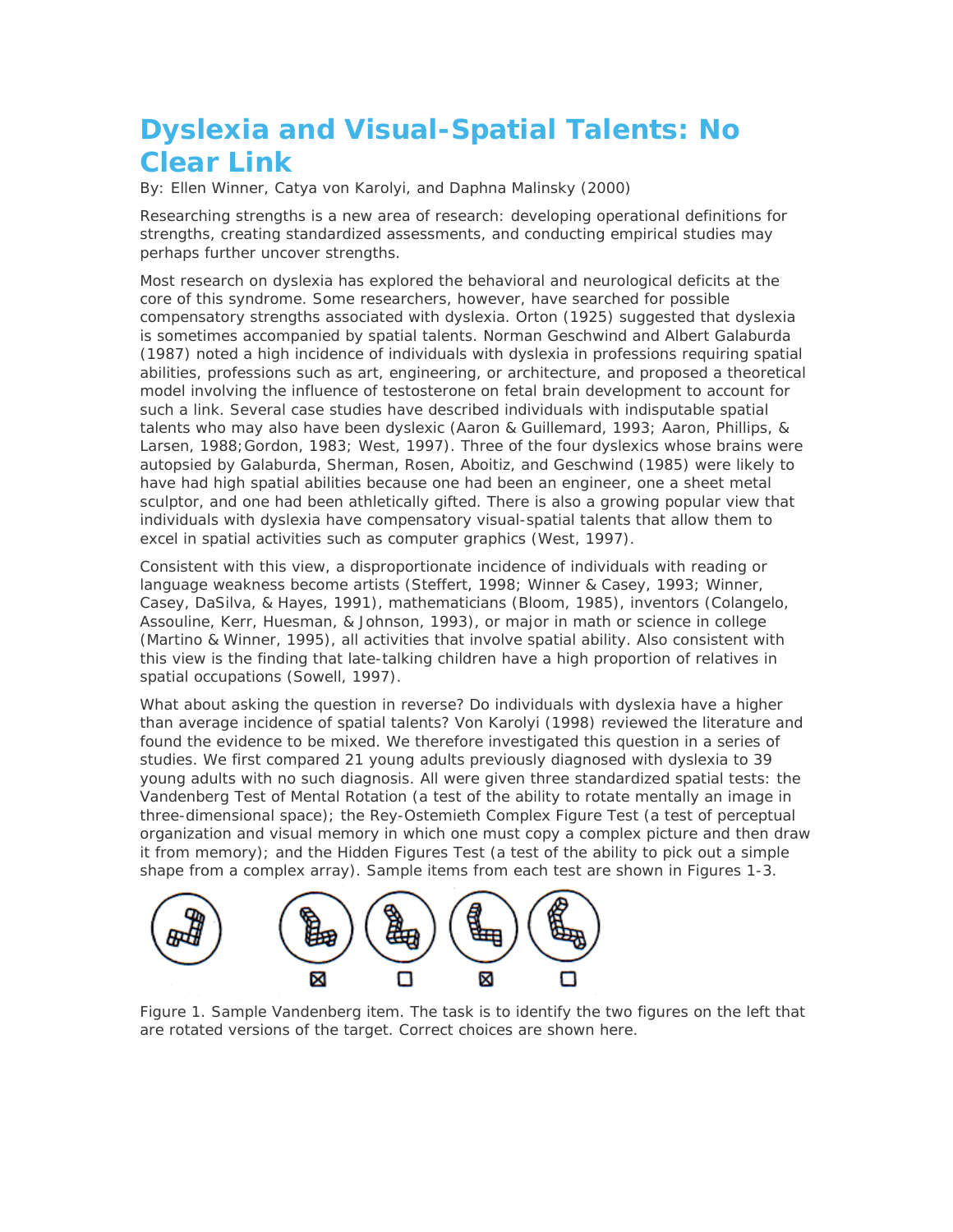

Figure 2. Rey-Osterrieth Complex Figure.



Figure 3. Sample Hidden Figures Test item. The task is to circle the letter under the complex shape to indicate which of the five simpler shapes is embedded in the complex shape (Correct  $= B$ ).

Surprisingly, the group of individuals with dyslexia did not excel on any of these tasks. Moreover, on the Vandenberg and on one aspect of the Rey-Osterrieth - memory for the main substructures of the drawing - they performed significantly worse than the control group.

We next studied 15 high school students diagnosed with dyslexia, comparing them to 22 students with no diagnosis of dyslexia on eight spatial tasks. This time we gave all tasks in an untimed form to avoid the possibility that poor performance might be due to lack of speed rather than poor visual-spatial ability.

#### **Vandenberg test of mental rotation**

Again the Vandenberg was given, and again those with dyslexia performed worse than those without dyslexia.

#### **Rey-Osterrieth Complex figure test**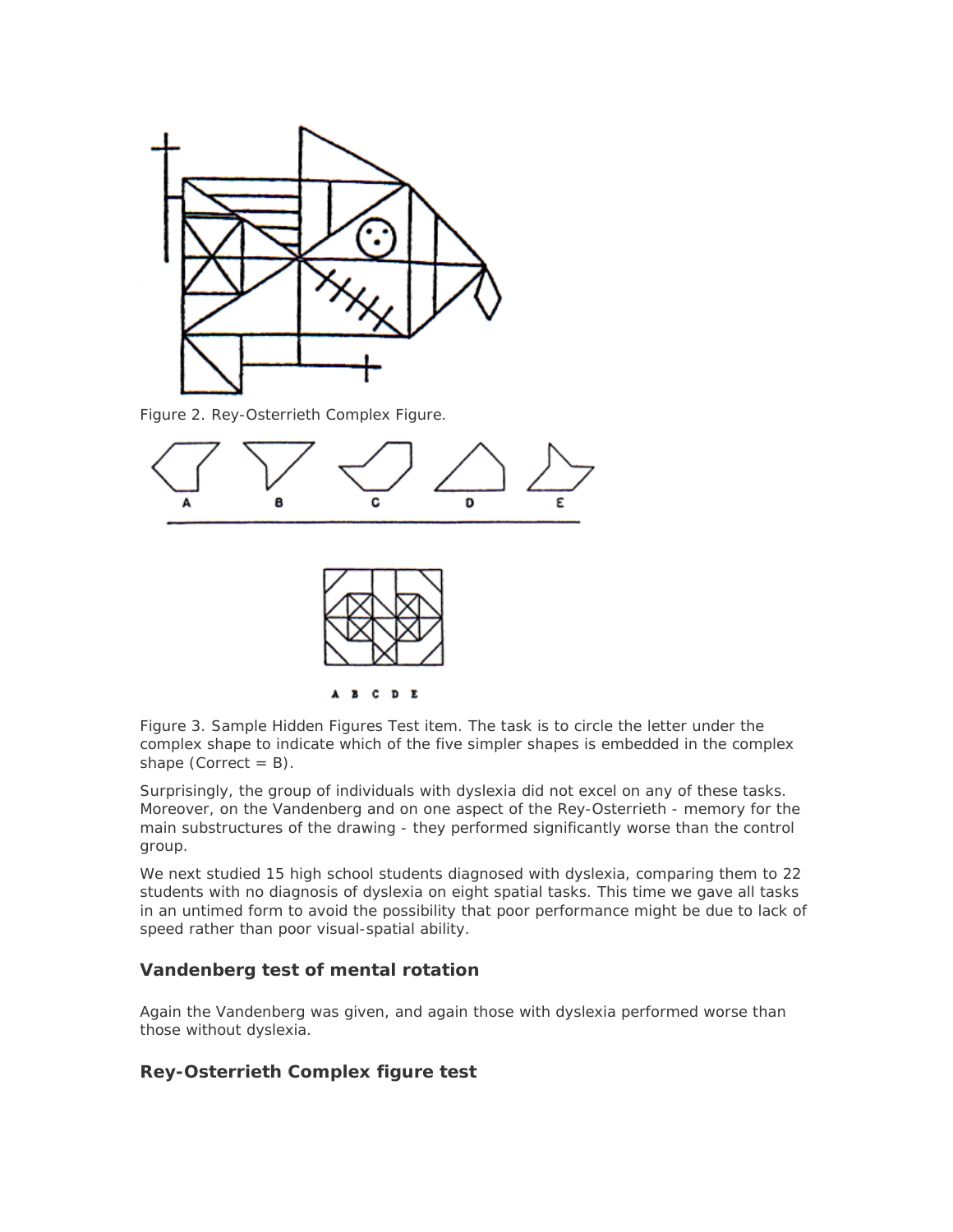When drawing the Rey-Osterrieth figure from memory, those with dyslexia again showed significantly poorer memory for the main structures of the figure than those without dyslexia. They also scored significantly lower in organization: they were worse than the control group at recalling the major alignments and intersections of the figure. On the remaining components of the Rey (use of part-oriented vs. configurational style and recall of incidental rather than structural elements), they performed equivalently to the control group.

#### **Archimedes' Screw**

Participants were shown pictures of Archimedes' screw, a device designed to move water from a lower to a higher level. They were asked a series of questions about which way the screw would have to turn in order to raise water. To solve this task one must visualize the screw, imagine it turning, all the while imagining the effect on what would happen to the water. This kind of visualization seems to be what an inventor would need in order to imagine how a device should work.

Those in the dyslexia group performed equivalently to the control group on the first question (see Figure 4 for the questions), significantly worse than the control group on the second question, and somewhat better (but not quite significantly so,  $p = .086$ ) than the control group on the third question.



Figure 4. Archimedes Screw. (1) a vs. b: If you turn the tube one way, the water will go up. Show me the one where the water will go up (correct  $= a$ ); (2) c vs. d, both incorrectly drawn with conflicting cues: The water is falling from E to F to G is making the tube turn. Which *way is the tube turning? Is it turning like this* (c) *or this (d) ? (correct = c* ); *(3) c vs. d: If you turn the tube one* way, the water will go up. Show me the one where the water will go up. (correct =  $d$ ).

## **Pyramid puzzle**

Students were given a three-dimensional puzzle that proved to be impossible to complete for almost all participants.

#### **Drawing task**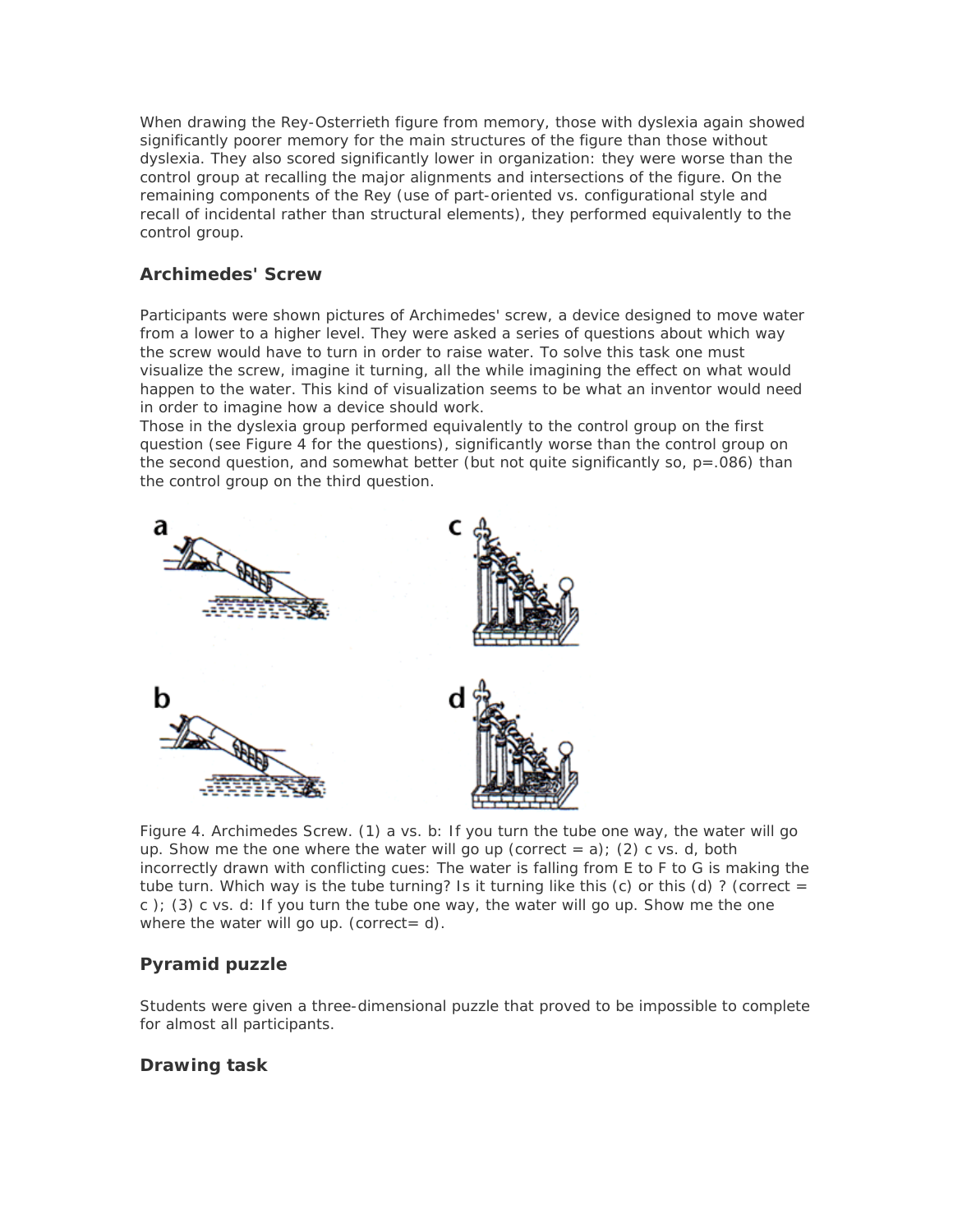Each participant was asked to draw his or her own hand as accurately as possible. Six of the drawings were classified by two judges as showing some degree of talent: of these, two (13%) were by dyslexics and four (18%) were by control participants. Thus, despite the over-representation in art schools of individuals with dyslexia, our dyslexic participants did not stand out in their drawing ability.

## **Spatial word problems**

Participants were given a series of orally presented word problems best solved through spatial visualization (taken from Hermelin & O'Connor, 1986). (E.g., "A painted wooden cube with an edge of 9 cm is cut up into little cubes each of a 3 cm edge. There will be 27 of these little cubes. How many of them will have only two painted sides?" The correct answer = 12.]) Those with dyslexia performed significantly worse on this test than did those without.

## **K-Bit matrices**

Participants were given matrices in which they had to complete the fourth cell of a pattern (Kaufman & Kaufman, 1990). Those with dyslexia performed significantly worse on this test than did those without. (See Figure 5.)



Figure 5. Sample Matrices item. The task is to determine which pattern below the incomplete matrix completes the matrix (Correct=B).

# **Hidden figures**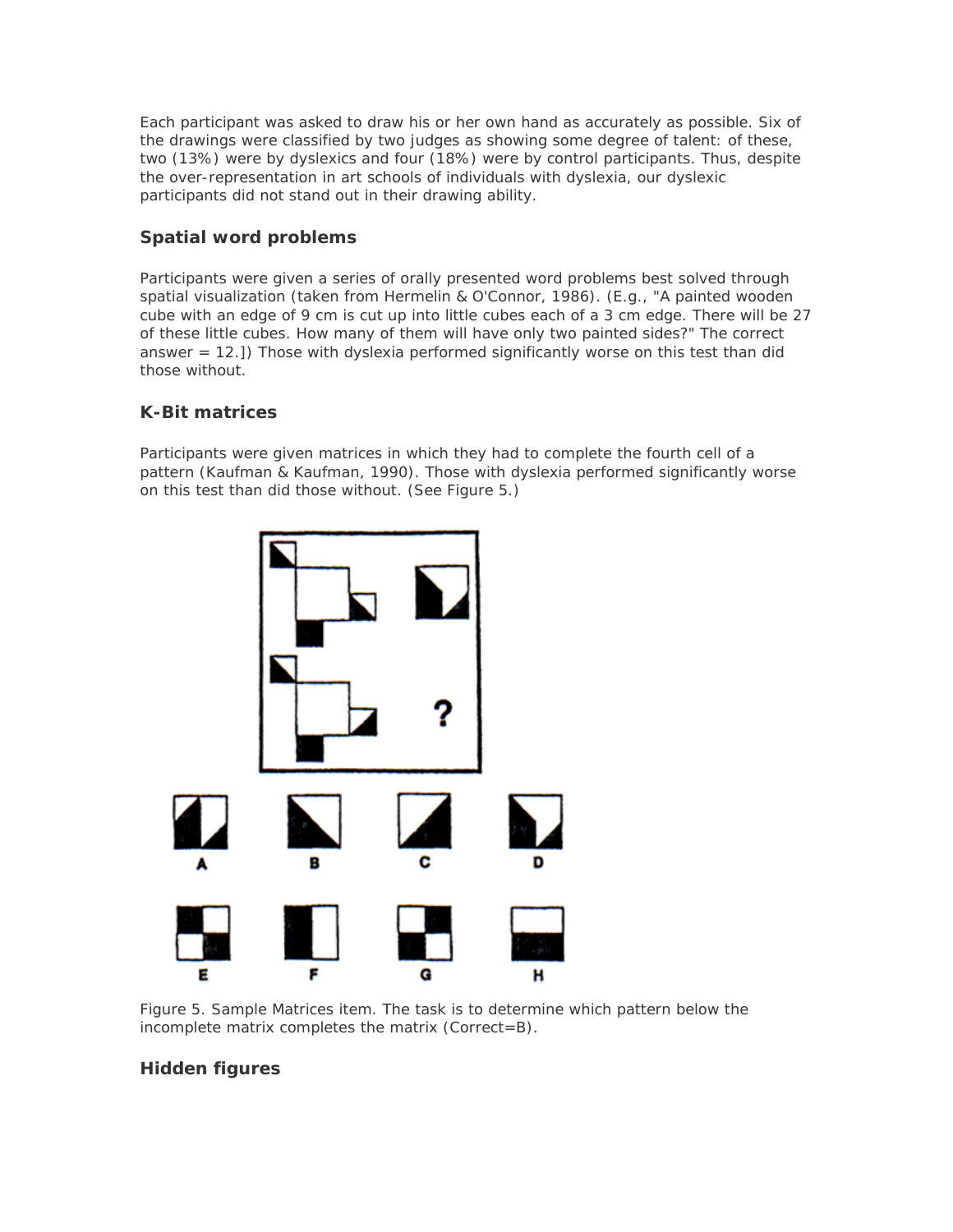As in Study 1, the hidden figures task was given, but because of the difficulty of the task for all participants, this time a simplified form was used. Again, no differences between groups were found.

Thus, we were unable to demonstrate any consistent spatial advantage for individuals with dyslexia even when speed of response no longer influenced scores. We carried out a third study, this time administering a still wider range of visual-spatial tests (again with no time restrictions except in two cases.). We tested 40 high school students diagnosed with dyslexia and compared them to 23 high school students without dyslexia.

## **Spatial orientation**

Three tasks assessed "Spatial Orientation," the ability to imagine how an image would appear from another perspective: the Vandenberg test, the Card Rotation Test (a twodimensional mental rotation task, with a sample item shown in Figure 6), and the Boats test (a test assessing the ability to imagine how a landscape would look from an altered orientation, a skill that would seem to be associated with navigational skill, as shown in Figure 7). Dyslexics consistently performed worse than the control group on each of these tasks.



Figure 6. Sample Card Rotation Test item. The task is to determine which of a set of 8 two-dimensional shapes are rotated versions of the target shape on the left. (Correct Is the 2nd, 5th,, 6th, and 8th choice counting from left to right).



Figure 7. Sample Boats item. The task i's to select the diagram on the left indicating how the position of the boat in the lower picture has changed relative to its position in the top picture. The lines stand for the prow;the dot stands for the aiming point. The prow has shifted but the aiming point has not. (Correct=B, boat has tilted downward to the left).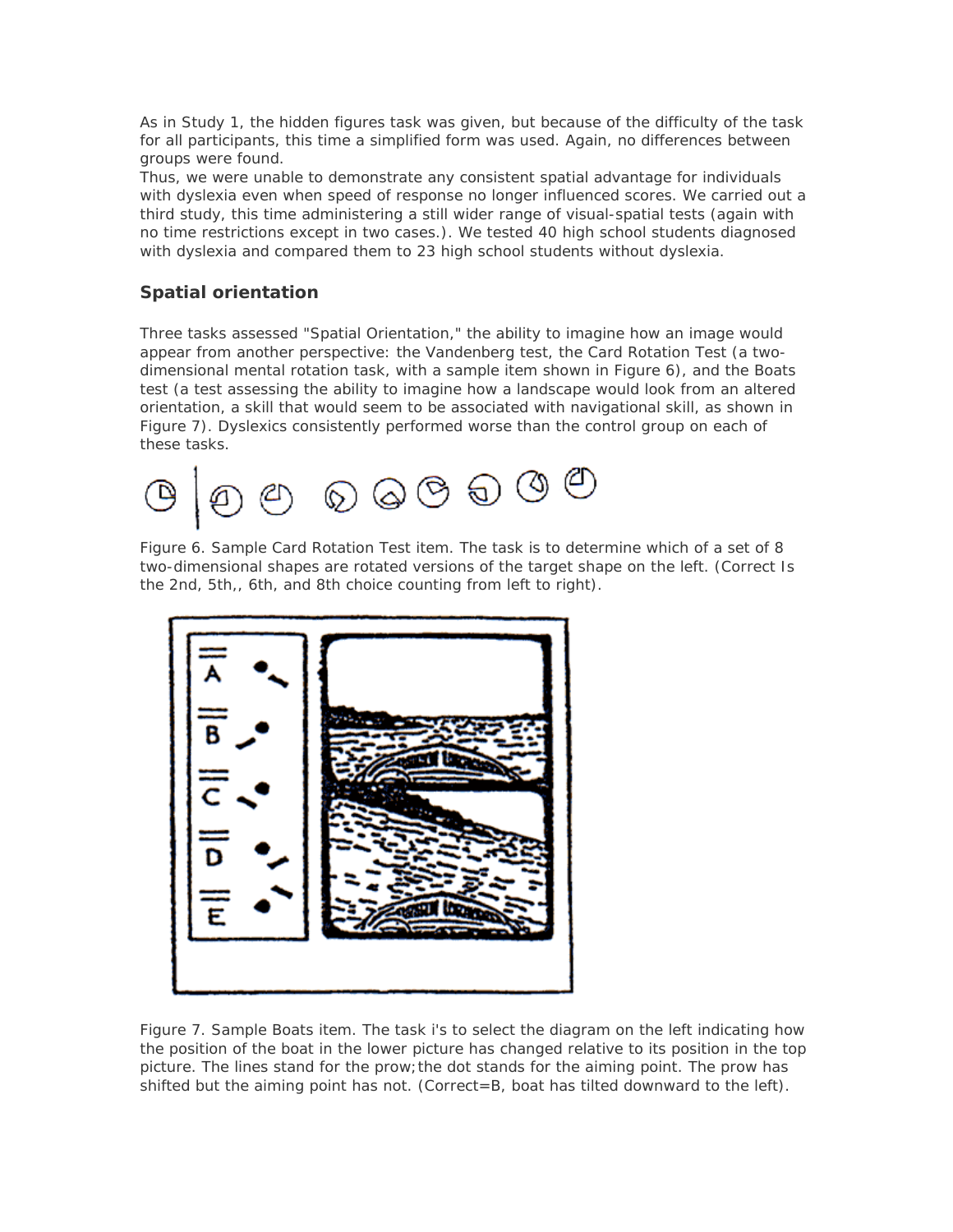#### **Spatial visualization**

The Form Board Task assessed "Spatial Visualization the ability to apprehend, encode, and mentally manipulate spatial forms". (See Figure 8.) Those with dyslexia performed worse than the control group, but this difference was not quite significant  $(p=.08)$ .



Figure 8. Sample Form Board item. The task is to indicate which of the five shaded shapes, when put together, would form the unshaded target shape (Correct=  $1,3,5$ ).

## **Figural flexibility**

The Storage Task assessed "Figural Flexibility." here tested by the ability to come up with a variety of ways to arrange six rectangular boxes in a container. The task was to show (by drawing) how six small rectangular boxes (like the one shown in Figure 9) could be fitted into a larger box. Three possible correct responses have been drawn below so as to make this task clear to the reader. The Storage Task would seem to predict skill at packing a car trunk or rearranging one's living room furniture without having to rely on a strategy of trial and error. Those with dyslexia achieved somewhat lower scores than those in the control group, but the difference was not significant.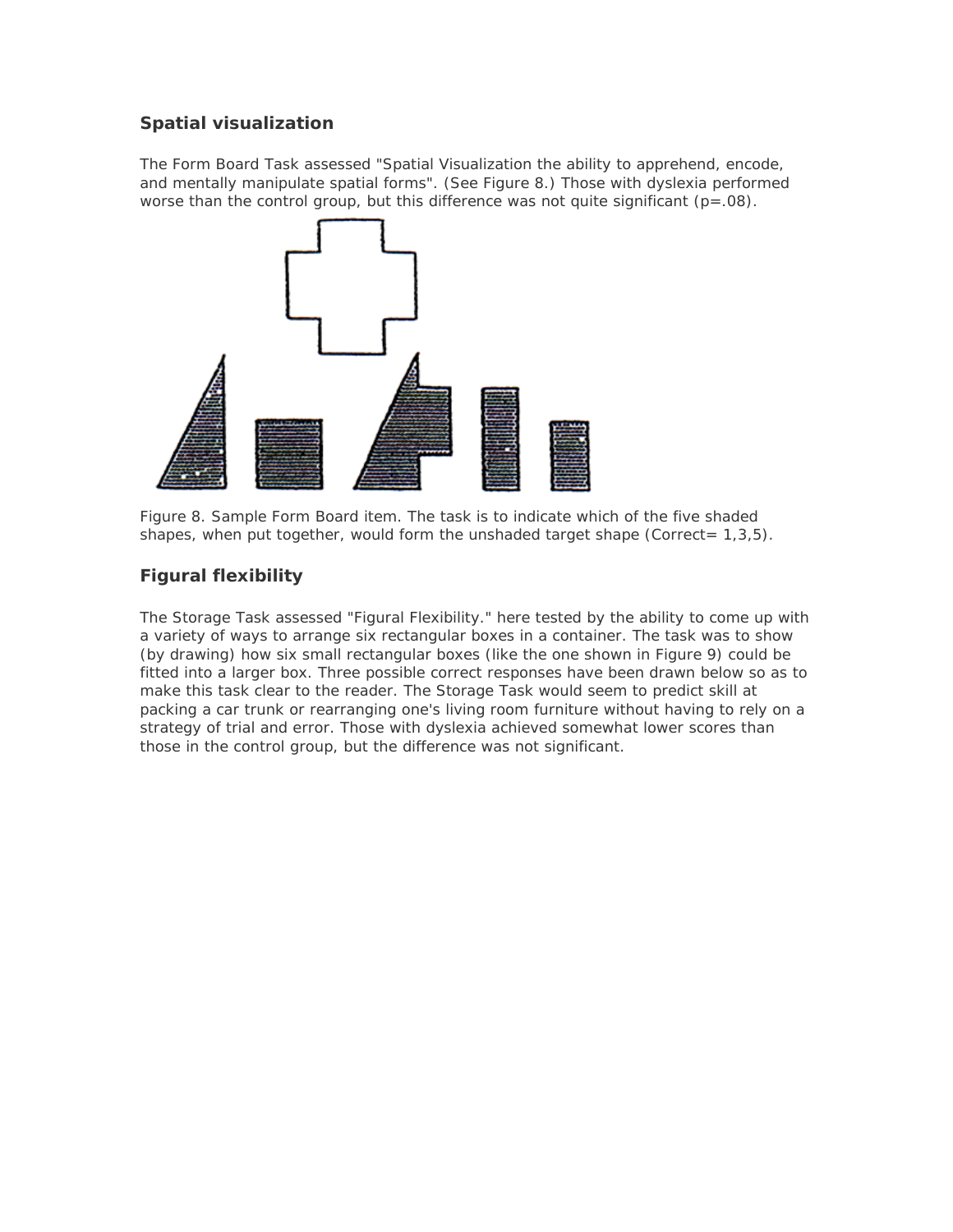

Figure 9. Sample Storage item. The task is to indicate all of the ways to arrange six rectangular boxes in a given container. Three solutions have been drawn.

#### **Closure speed**

The Gestalt Completion Task assessed "Closure Speed," the ability to unite an apparently disparate perceptual field into a unified concept (Carroll, 1993). This task requires that one look at an incomplete picture such as the one shown in Figure 10 and fill in the missing parts mentally to determine what the picture represents. Students with dyslexia performed as well as controls in imagining the completed images.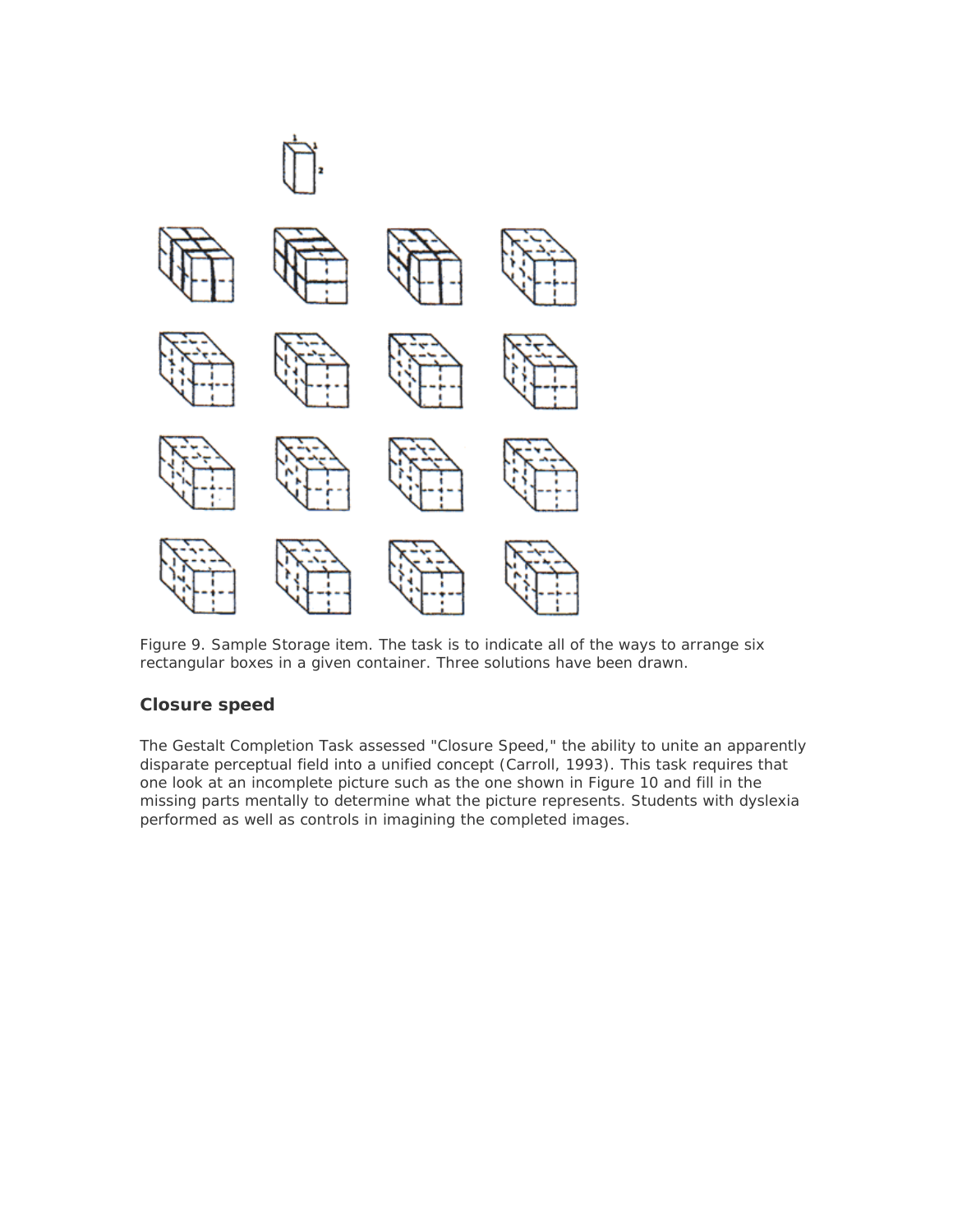

Figure 10. Sample Gestalt Completion item. The task is to identify the object that is incompletely depicted. In this case, it's a flag.

## **Scanning**

We administered a timed letter scanning task in which the goal was to find a given letter in an array of letters as quickly as possible; a shape scanning task identical to the letter scanning task except that the goal was to find a given target shape among other shapes; and a camouflage search task where the goal was to find a hidden figure in a complex array. Dyslexics performed equivalently to controls on shape scanning but were significantly slower and less accurate on letter scanning and on the camouflage search task (Malinsky, 2000).

## **Reference memory**

We designed a task to measure the kind of spatial memory assessed by the Morris Maze test, a test on which ectopic mice excel (Waters et al., 1997). Since dyslexia is often accompanied by neuronal ectoplas (collections of neurons in the outer part of the cerebral cortex that migrated incorrectly during the fetal period), we hypothesized that this might be a task on which our subjects would also excel. Participants were asked to imagine themselves at a specific location in their school, facing in a particular direction, and then pointing towards another location. They had to show the direction in which they would point by marking an X on a circle. Like the Morris Maze task, this task assesses the ability to recall the spatial relation between two landmarks, the one at which the individual is standing, and the one to which the individual is pointing. Unlike the Morris Maze test, this task requires the participant to respond in the abstract and using paper and pencil rather than by actually moving to a specific hidden location. Contrary to prediction, dyslexics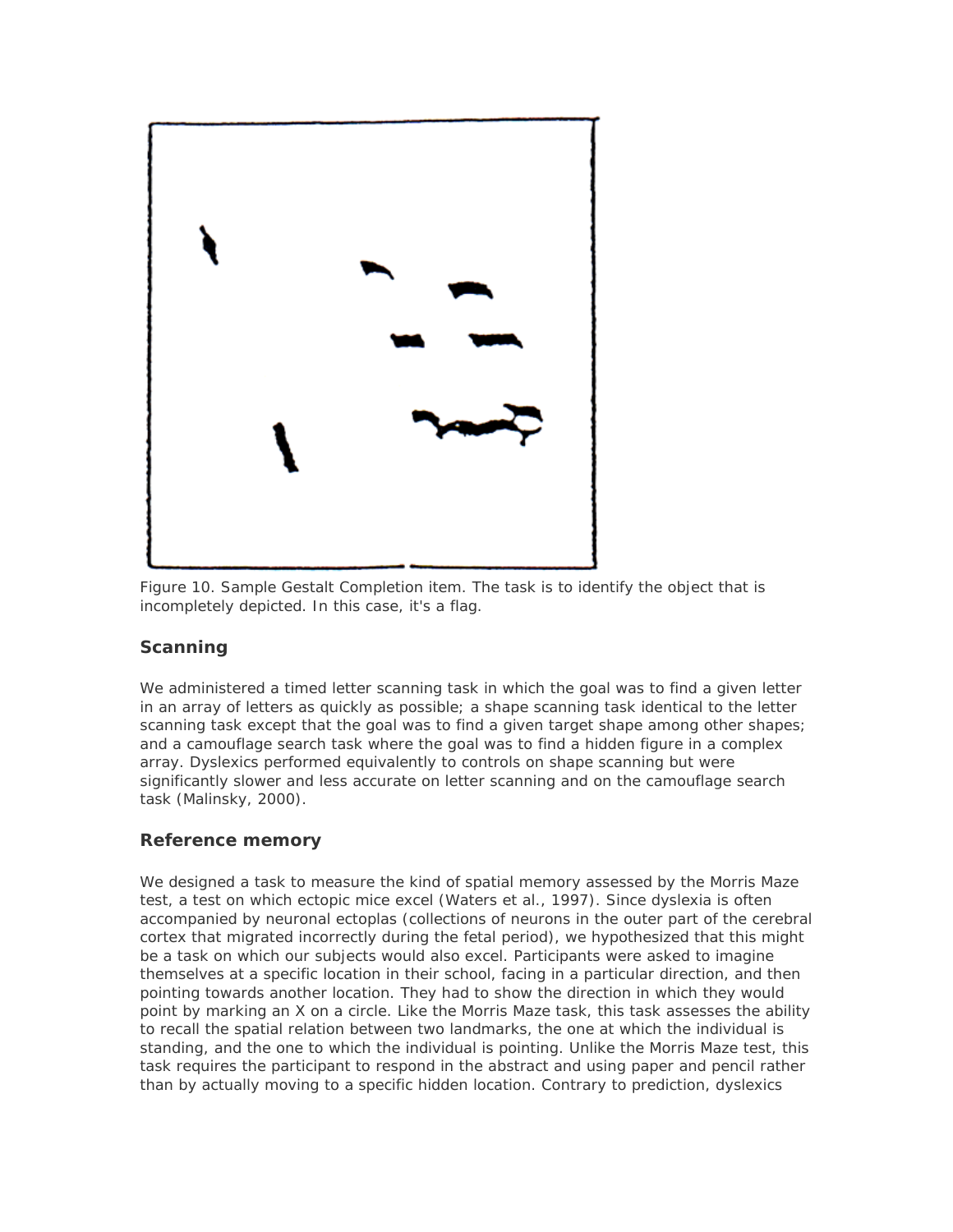performed worse: Their responses were twice as far off target as those of the control group.

#### **Impossible figures**

Another task was administered to participants in both studies 1 and 3, and results were combined. This task assessed the ability to recognize a figure as "impossible," such as the one shown in Figure 11. To do this, one must attend simultaneously to various features of the figure (global rather than feature-oriented perception) and notice that these features conflict. This task was presented in timed form: We measured both response time and accuracy. While dyslexics proved no more accurate than the control students, they were significantly faster (von Karolyi, 1999). When we examined speed of responding for correct responses only, the difference in reaction time between the two groups of participants was striking: the dyslexia group ( $n = 62$ ) averaged 2652 (1528) Ms, whereas the control group ( $n = 22$ ) averaged 3409 (1550) Ms. Thus, on average the dyslexia group performed 1465 Ms faster than did the control group. Here, then was our one and only visual-spatial task on which dyslexics excelled!



Figure 11. Sample Impossible Figure item.

# **Conclusions**

Our studies thus far do not support the popular (and comforting) view of dyslexia as a deficit associated with compensatory visual-spatial talents. We were able to demonstrate a statistically significant (p<.05) spatial advantage for dyslexics on only one task: speed of recognition of impossible figures. This task requires integrating the parts of the drawing into a whole. On all other tasks, we demonstrated either a disadvantage for dyslexics or equivalence to controls.

Can these findings be reconciled with the finding of a disproportionate representation of individuals with language problems in spatial professions? We believe that the answer is yes, and there is more than one way to reconcile these apparently conflicting findings. Suppose dyslexia is accompanied by average visual-spatial abilities, as some of our results suggest. The distribution of spatial talents in the dyslexic population should then be no different from the distribution in the non-dyslexic population. Hence, there should be a subset of individuals with dyslexia with spatial talents, and this subset should be proportionally equivalent to the subset of nonreading-disabled individuals with such talents. While non-dyslexics with spatial talents might be as likely to choose a verbal as a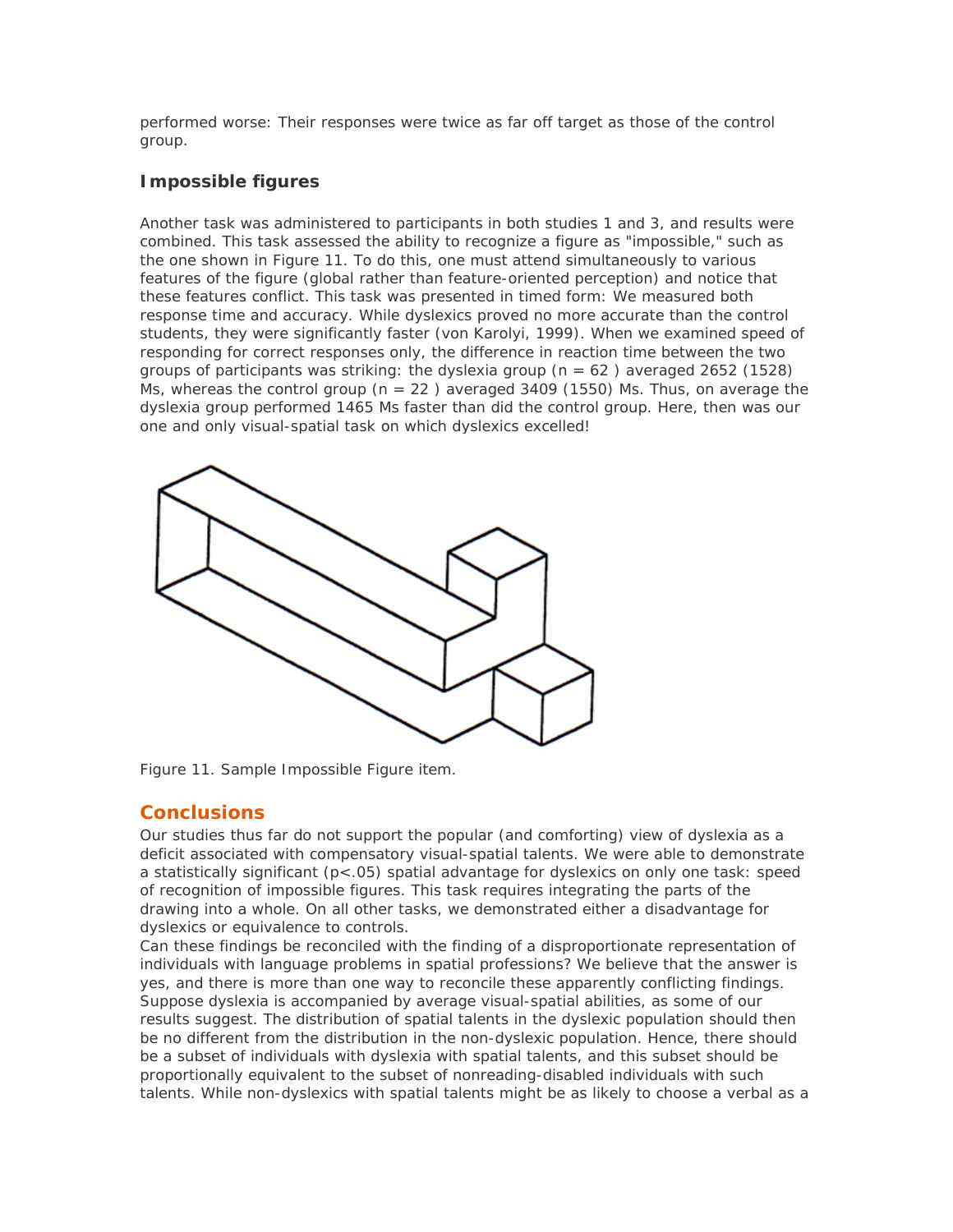spatial occupation (since both avenues are wide open to them), dyslexics with spatial talents would not have the luxury of this choice. Dyslexics with spatial talents would choose spatial professions by default. Hence, we would find a disproportionate incidence of dyslexic individuals channeled into spatial fields, but no differences in spatial abilities in dyslexics versus non-dyslexics.

Suppose dyslexia is accompanied by inferior visual-spatial abilities, as some of our results also suggest. Perhaps individuals with dyslexia select spatial occupations to **avoid** verbal fields in which they have even greater deficits, fields that require extensive reading, such as law, medicine, history, etc. In other words, they may choose spatial fields by default, as the lesser of two evils.

But perhaps the case is not closed. Further research is needed before we can know whether dyslexia is accompanied by visual-spatial talents. To begin with, performance on more real-world, three-dimensional, hands-on spatial tasks must be studied. Perhaps on such tasks dyslexics excel. And other tasks requiring the kind of global perception required by the Impossible Figures task should be developed to determine whether dyslexics do really excel in "global" perception.

It is also possible that we failed to demonstrate a spatial advantage because we did not compare the performance of individuals with a specific subtype of dyslexia with nondyslexics. It is not clear, theoretically, what such a subtype might be. Nonetheless, including a far larger sample population of dyslexics in future studies might make it possible to find such a subgroup. Until further research is carried out, the question of compensatory talents associated with dyslexia remains unresolved. References

#### **References**

Aaron, P., & Guillemarde, J.-C. (1993). Artistic as dyslexics. In D. Willows, R. Kruk, & E. Corcos (Eds.), *Visual processes in reading and reading disabilities (pp.* 393-415). Hillsdale, NJ: Lawrence Erlbaum Associates.

Aaron, P., Phillips, S., & Larsen, S. (1988). Specific reading disabilities in historical men of eminence. *Journal of Learning Disabilities,* 21, 9, 523-538.

Bloom, B. (1985). *Developing talent in young people.* New York: Ballantine.

Carroll, F.B. (1993). *Human cognitive abilities.* Cambridge, UK: Cambridge University Press.

Colangelo, N., Assouline, S., Kerr, B., Huesman, R., & Johnson, D. (1993). Mechanical inventiveness: A three phase study. In G. Bock & K. Ackrill (Eds.), *The o ins and rig development of high ability (pp.* 160-174). New York: Wiley.

Galaburda, A., Sherman, G., Rosen, G., Aboitiz, F., & Geschwind, N. (1985). Developmental dyslexia: Four consecutive cases with cortical anomalies. *Annals of Neurology,* 18, 222-233.

Geschwind, N., & Galaburda, A. (1987). *Cerebral lateralization.* Cambridge, MA: MIT Press.

Gordon, H. (1983). The learning disabled are cognitively right. *Topics i n Learning and Learning Disabilities,* (April), 29-39.

Hermelin, B., & O'Connor, N. (1986). Spatial representations in mathematically and in artistically gifted children. *British Journal of Educational Psychology,* 56, 150-157.

Kaufman, A., & Kaufman, N. (1990). *Kaufman Brief Intelligence Test.* Circle Pines, MN: American Guidance Service.